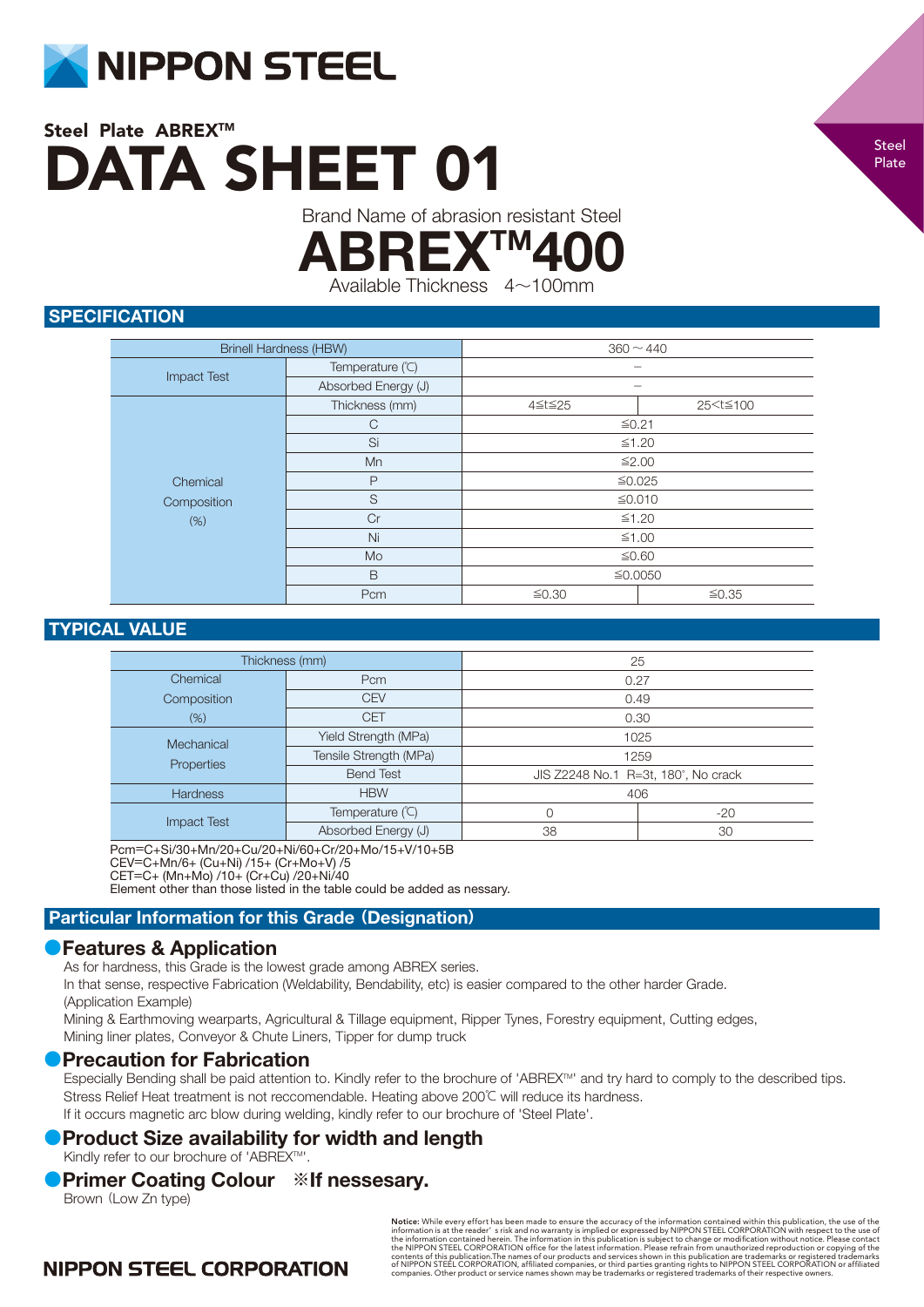#### **●**Tolerances

Thickness: (Standard) Min. and Max. according to JIS G3193 (Special) Min. and Max. according to respective agreement. Width: (Standard) Min. 0 (Special) Min. 0 / Max. according to respective agreement. Length: (Standard) Min. 0 (Special) Min. 0 / Max. according to respective agreement. Weight: According to JIS G3193, that means values are by calculation, not an actual weight.

#### **●**Flatness

Comply to JIS G 3193.

#### **●**Ultrasonic Testing

(Standard) It is not a specification but we usually do for Internal quality control purpose. (Option) Please ask us if any.

#### **●**Visual Inspection

Comply to JIS G 3193 Clause 7.

## **●**Camber and Squareness

Comply to JIS G 3193.

#### **●**Mechanical Testing

Test frequency is as per reheated slab unit and as per respective heat treatment condition. Brinell Hardness: JIS Z 2243 Decarburized layer is ground off by about 0.7mm, and the surface should be used as test location.

#### Supplied Condition

#### **●**Identification on a Plate

(Standard items for Stencil) 1. NIPPON STEEL's Brand Mark, 2. Name of material Grade (Designation),

3. Plate Size (Thickness x Width x Length) , 4. Plate Weight, 5. Plate No.

(Option) If some other information, kindly let us know your request.

(Standard items for Stamp) Plate No.

(Option) If some other information, kindly let us know your request.

### **●**Supplied Condition of Heat Treatment

Q or QT (or TMCP)

## **●**Surface Supplied Condition

(Standard) As mill scale condition. (Option1) Shot blasted and Primer Coating. (Option2) Shot blasted and Primer Coating and Marking over the whole of a plate.

#### **Others**

#### **●**Contact

(Both Commercial & Technical for further information) Pease contact to us NIPPON STEEL through Designated Trading House or Stockist.

#### **●**Japanese Industry Standard (JIS)

http://www.jsa.or.jp/default\_english.asp

The details of respective JIS Standard listed above are available at the following link. Kindly check the Web Site.

#### **●**Disclaimer

NIPPON STEEL will not take any responsibilities for damage, loss, and injury caused by using above mentioned information. Typical values of Chemical Composition and Mechanical Properties are just examples only, thus, any guarantee that a particular plate

will have the same properties is not given.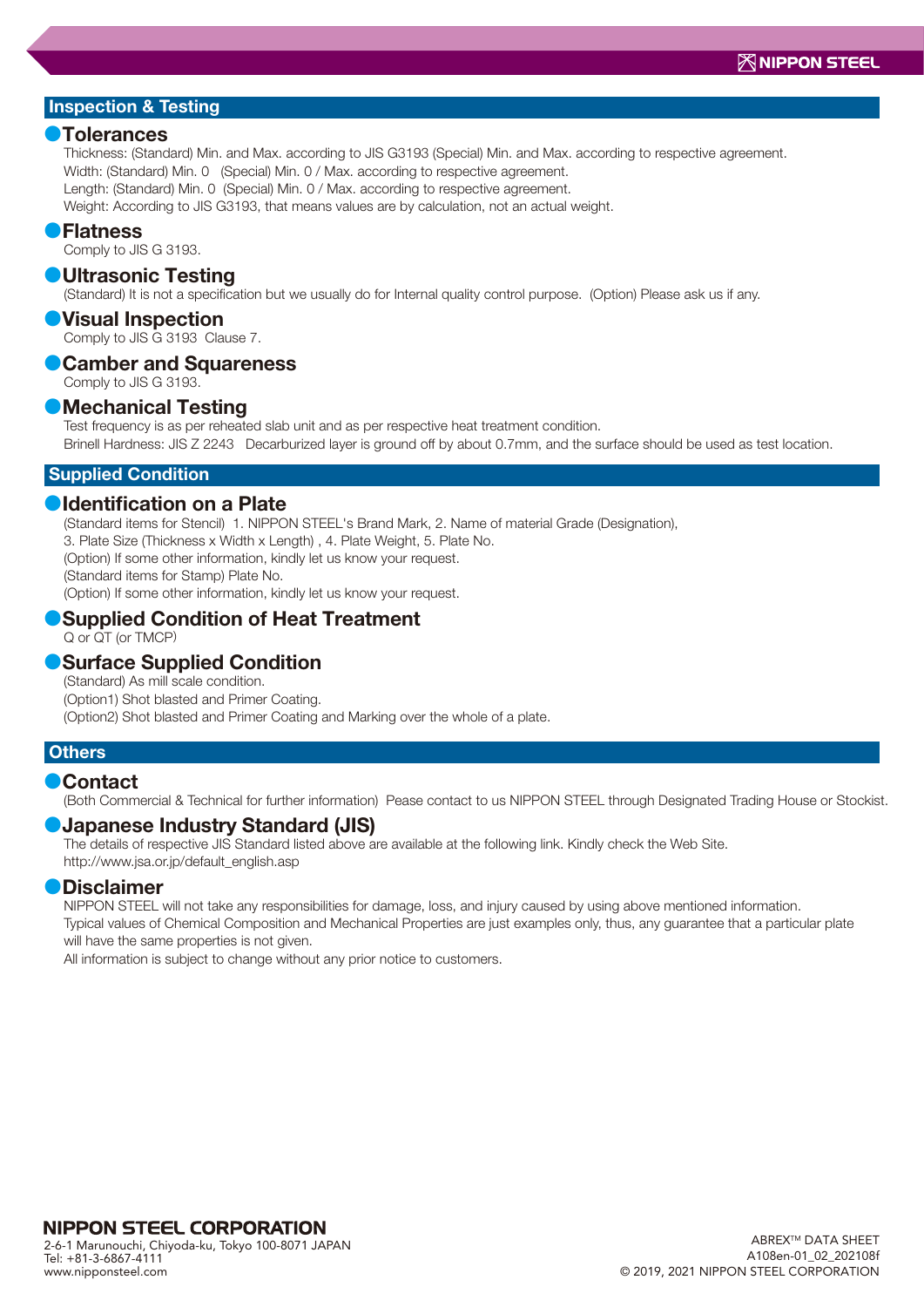

Brand Name of abrasion resistant Steel

**ABREX™4** 

Available Thickness 4~60mm

## **SPECIFICATION**

| <b>Brinell Hardness (HBW)</b> |                     | $360 \sim 440$ |                          |
|-------------------------------|---------------------|----------------|--------------------------|
|                               | Temperature (°C)    | $-40$          |                          |
| <b>Impact Test</b>            | Absorbed Energy (J) | $\geq$ 27      |                          |
|                               | Thickness (mm)      | 4≦t≦25         | 25 <t≦60< th=""></t≦60<> |
| Chemical                      | $\mathsf{C}$        | $≤0.21$        |                          |
|                               | Si                  | $≤1.20$        |                          |
|                               | Mn                  | ≤2.00          |                          |
|                               | P                   | ≤0.020         |                          |
| Composition                   | S                   | ≤0.010         |                          |
| (%)                           | Cr                  | $≤1.20$        |                          |
|                               | Ni                  | ≤1.00          |                          |
|                               | Mo                  | ≤0.60          |                          |
|                               | B                   | ≦0.0050        |                          |
|                               | Pcm                 | ≤0.30<br>≤0.35 |                          |

## TYPICAL VALUE

| Thickness (mm)     |                        | 19                                  |
|--------------------|------------------------|-------------------------------------|
| Chemical           | Pcm                    | 0.25                                |
| Composition        | <b>CEV</b>             | 0.52                                |
| (% )               | <b>CET</b>             | 0.29                                |
| Mechanical         | Yield Strength (MPa)   | 1035                                |
| Properties         | Tensile Strength (MPa) | 1274                                |
|                    | <b>Bend Test</b>       | JIS Z2248 No.1 R=3t, 180°, No crack |
| <b>Hardness</b>    | <b>HBW</b>             | 403                                 |
|                    | Temperature (°C)       | $-40$                               |
| <b>Impact Test</b> | Absorbed Energy (J)    | 47                                  |

Pcm=C+Si/30+Mn/20+Cu/20+Ni/60+Cr/20+Mo/15+V/10+5B

CEV=C+Mn/6+ (Cu+Ni) /15+ (Cr+Mo+V) /5

CET=C+ (Mn+Mo) /10+ (Cr+Cu) /20+Ni/40

Element other than those listed in the table could be added as nessary.

## Particular Information for this Grade**(**Designation**)**

## **●**Features & Application

As for hardness, this Grade is the lowest grade among ABREX series.

In that sense, respective Fabrication (Weldability, Bendability, etc) is easier compared to the other harder Grade.

It is also suitable for the region under Low Temperature and for the application that is seriously demanding better toughness. (Application Example)

Mining & Earthmoving wearparts, Agricultural & Tillage equipment, Ripper Tynes, Forestry equipme, Cutting edges,

Mining liner plates, Conveyor & Chute Liners, Tipper for dump truck

## **●**Precaution for Fabrication

Especially Bending shall be paid attention to. Kindly refer to the brochure of 'ABREX™' and try hard to comply to the described tips. Stress Relief Heat treatment is not reccomendable. Heating above 200℃ will reduce its hardness. If it occurs magnetic arc blow during welding, kindly refer to our brochure of 'Steel Plate'.

## **• Product Size availability for width and length**

Kindly refer to our brochure of 'ABREX™'.

## **●**Primer Coating Colour **※**If nessesary.

Brown (Low Zn type)

**Notice:** While every effort has been made to ensure the accuracy of the information contained within this publication, the use of the information is at the reader' s risk and no warranty is implied or expressed by NIPPON

# **NIPPON STEEL CORPORATION**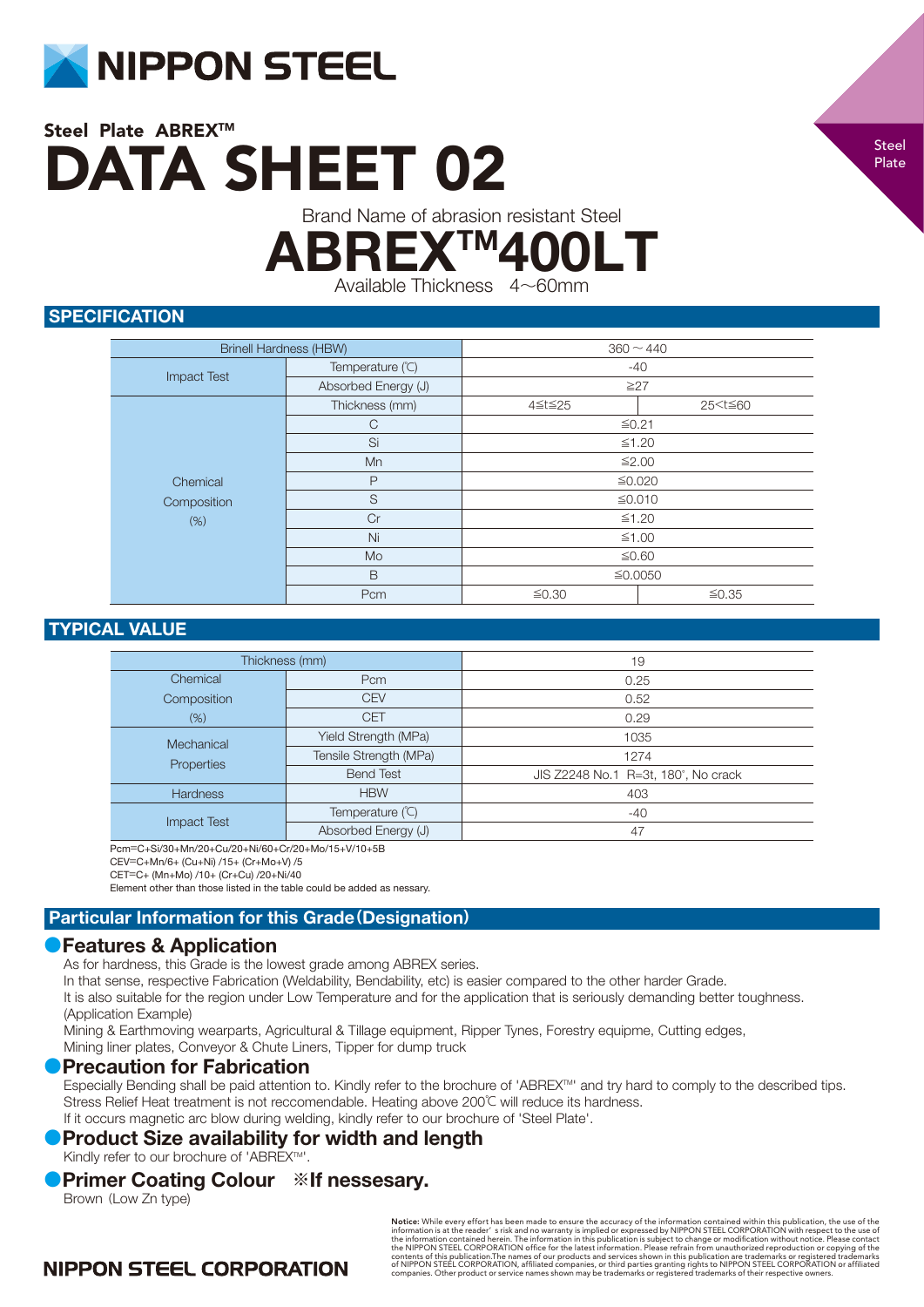#### **●**Tolerances

Thickness: (Standard) Min. and Max. according to JIS G3193 (Special) Min. and Max. according to respective agreement. Width: (Standard) Min. 0 (Special) Min. 0 / Max. according to respective agreement. Length: (Standard) Min. 0 (Special) Min. 0 / Max. according to respective agreement. Weight: According to JIS G3193, that means values are by calculation, not an actual weight.

#### **●**Flatness

Comply to JIS G 3193.

#### **●**Ultrasonic Testing

(Standard) It is not a specification but we usually do for Internal quality control purpose. (Option) Please ask us if any.

#### **●**Visual Inspection

Comply to JIS G 3193 Clause 7.

## **●**Camber and Squareness

Comply to JIS G 3193.

#### **●**Mechanical Testing

Test frequency is as per reheated slab unit and as per respective heat treatment condition.

Brinell Hardness: JIS Z 2243 Decarburized layer is ground off by about 0.7mm, and the surface should be used as test location. Charpy impact\* : JIS Z 2242 We guarantee the specified value under -40 ℃ and put onto MTC. Charpy testing shall be applied to thicker than 12mm, unless otherwise agreed for the thinner thickness.

#### Supplied Condition

### **●**Identification on a Plate

(Standard items for Stencil) 1. NIPPON STEEL's Brand Mark, 2. Name of material Grade (Designation),

3. Plate Size (Thickness x Width x Length) , 4. Plate Weight, 5. Plate No.

(Option) If some other information, kindly let us know your request.

(Standard items for Stamp) Plate No.

(Option) If some other information, kindly let us know your request.

# **●**Supplied Condition of Heat Treatment

Q or QT (or TMCP)

#### **●**Surface Supplied Condition

(Standard) As mill scale condition. (Option1) Shot blasted and Primer Coating. (Option2) Shot blasted and Primer Coating and Marking over the whole of a plate.

#### **Others**

#### **●**Contact

(Both Commercial & Technical for further information) Pease contact to us NIPPON STEEL through Designated Trading House or Stockist.

#### **●**Japanese Industry Standard (JIS)

The details of respective JIS Standard listed above are available at the following link. Kindly check the Web Site. http://www.jsa.or.jp/default\_english.asp

#### **●**Disclaimer

NIPPON STEEL will not take any responsibilities for damage, loss, and injury caused by using above mentioned information. Typical values of Chemical Composition and Mechanical Properties are just examples only, thus, any guarantee that a particular plate will have the same properties is not given.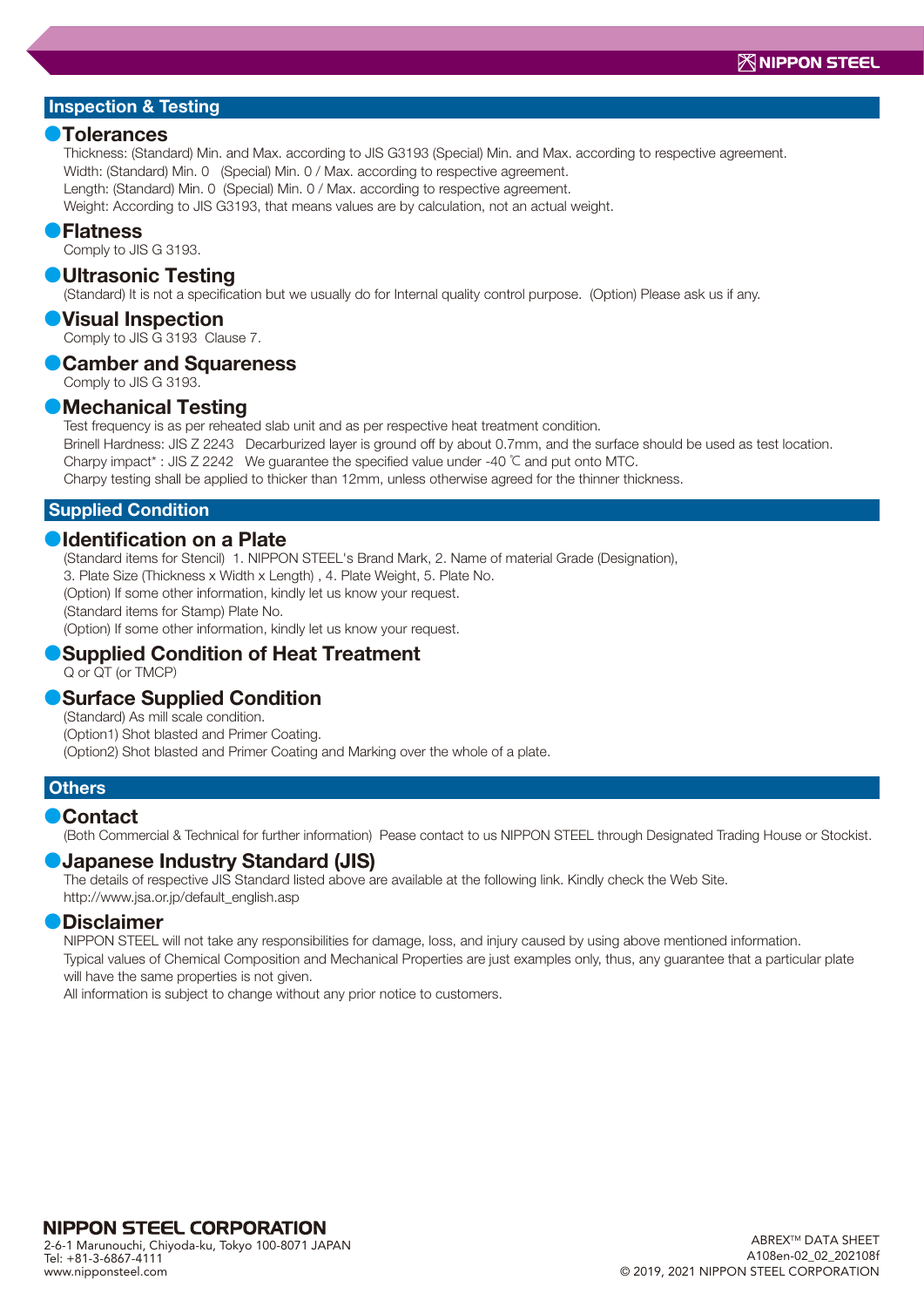

Brand Name of abrasion resistant Steel

**ABREX™4** 

Available Thickness  $6(4.5) \sim 100$ mm

## **SPECIFICATION**

| <b>Brinell Hardness (HBW)</b> |                     | $410 - 490$ |                            |
|-------------------------------|---------------------|-------------|----------------------------|
| <b>Impact Test</b>            | Temperature (°C)    |             |                            |
|                               | Absorbed Energy (J) |             |                            |
|                               | Thickness (mm)      | 6≦t≦50      | 50 <t≦100< td=""></t≦100<> |
|                               | C                   | ≤0.23       | ≤0.23                      |
|                               | Si                  | ≤1.20       | ≤1.20                      |
| Chemical<br>Composition       | Mn                  | ≤2.00       | ≤2.00                      |
|                               | P                   | ≤0.025      | ≤0.025                     |
|                               | S                   | ≤0.010      | ≤0.010                     |
| (%)                           | Cr                  | $≤1.20$     | ≤1.50                      |
|                               | Ni                  | $≤1.00$     | $≤1.00$                    |
|                               | Mo                  | ≤0.60       | ≤0.60                      |
|                               | B                   | ≤0.0050     | ≦0.0050                    |
|                               | Pcm                 | $≤0.36$     | ≤0.40                      |

## TYPICAL VALUE

| Thickness (mm)           |                        | 25                                  |
|--------------------------|------------------------|-------------------------------------|
| Chemical                 | Pcm                    | 0.31                                |
| Composition              | <b>CEV</b>             | 0.50                                |
| $(\%)$                   | <b>CET</b>             | 0.34                                |
| Mechanical<br>Properties | Yield Strength (MPa)   | 1192                                |
|                          | Tensile Strength (MPa) | 1469                                |
|                          | <b>Bend Test</b>       | JIS Z2248 No.1 R=3t, 180°, No crack |
| <b>Hardness</b>          | <b>HBW</b>             | 457                                 |
| <b>Impact Test</b>       | Temperature (°C)       | 0                                   |
|                          | Absorbed Energy (J)    | 57                                  |

Pcm=C+Si/30+Mn/20+Cu/20+Ni/60+Cr/20+Mo/15+V/10+5B

CEV=C+Mn/6+ (Cu+Ni) /15+ (Cr+Mo+V) /5

CET=C+ (Mn+Mo) /10+ (Cr+Cu) /20+Ni/40

Element other than those listed in the table could be added as nessary.

#### Particular Information for this Grade**(**Designation**)**

#### **●**Features & Application

As for hardness, this Grade is the middle grade among ABREX series.

Compared to ABREX400, this 450 is more durable and compared to ABREX500 this is easier to fabricate. (Application Example)

Mining & Earthmoving wearparts, Agricultural & Tillage equipment, Forestry equipment, Cutting edges, Conveyor & Chute Liners, Tipper for dump truck

#### **●**Precaution for Fabrication

Especially Bending shall be paid attention to. Kindly refer to the brochure of 'ABREX™' and try hard to comply to the described tips. Stress Relief Heat treatment is not reccomendable. Heating above 200℃ will reduce its hardness. If it occurs magnetic arc blow during welding, kindly refer to our brochure of 'Steel Plate'.

## **Product Size availability for width and length**

Kindly refer to our brochure of 'ABREX™'.

## **●**Primer Coating Colour **※**If nessesary.

Green (Low Zn type)

**Notice:** While every effort has been made to ensure the accuracy of the information contained within this publication, the use of the original information is at the reader' s risk and no warranty is implied or expressed b

## **NIPPON STEEL CORPORATION**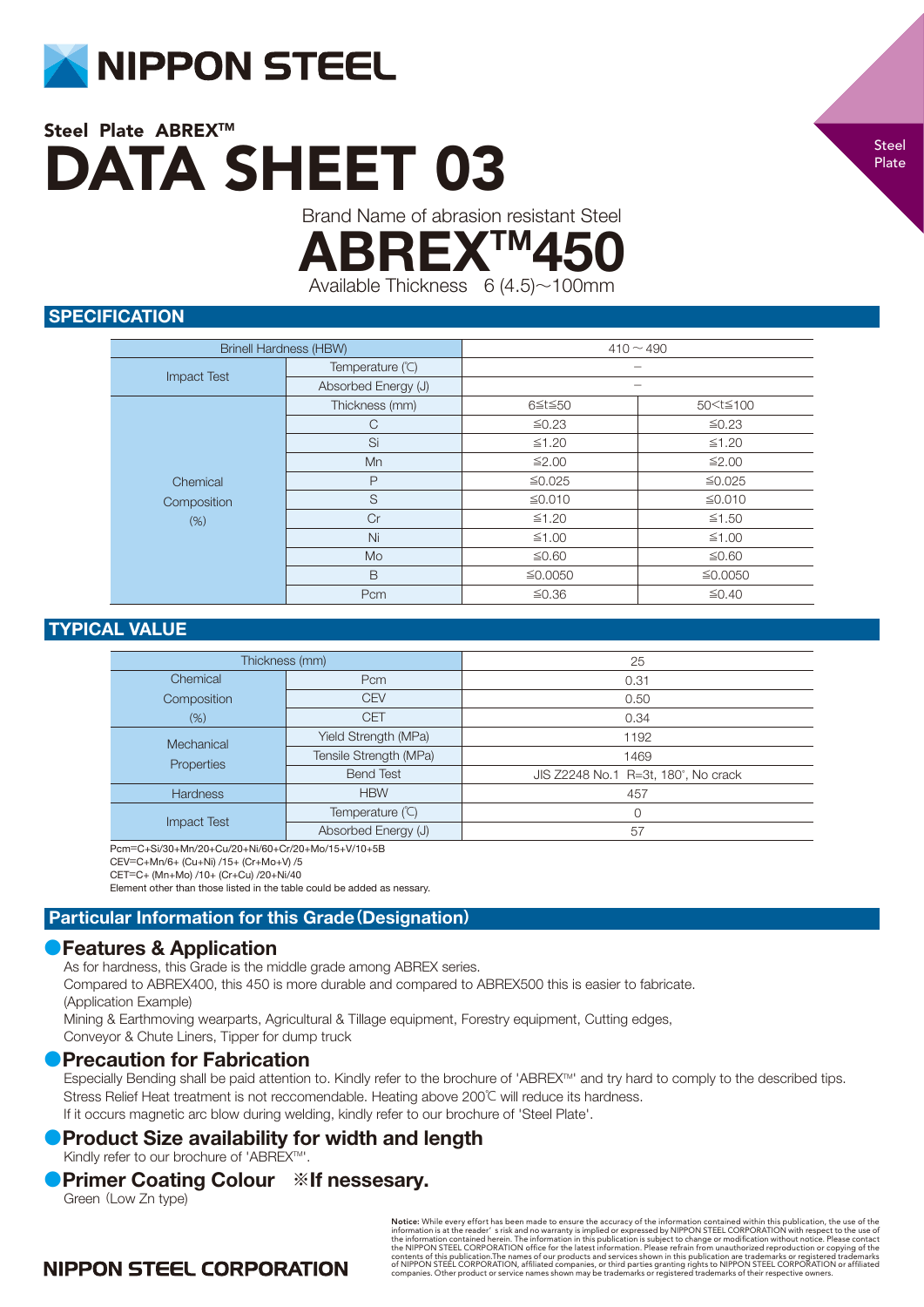#### **●**Tolerances

Thickness: (Standard) Min. and Max. according to JIS G3193 (Special) Min. and Max. according to respective agreement. Width: (Standard) Min. 0 (Special) Min. 0 / Max. according to respective agreement. Length: (Standard) Min. 0 (Special) Min. 0 / Max. according to respective agreement. Weight: According to JIS G3193, that means values are by calculation, not an actual weight.

#### **●**Flatness

Comply to JIS G 3193.

#### **●**Ultrasonic Testing

(Standard) It is not a specification but we usually do for Internal quality control purpose. (Option) Please ask us if any.

#### **●**Visual Inspection

Comply to JIS G 3193 Clause 7.

## **●**Camber and Squareness

Comply to JIS G 3193.

#### **●**Mechanical Testing

Test frequency is as per reheated slab unit and as per respective heat treatment condition. Brinell Hardness: JIS Z 2243 Decarburized layer is ground off by about 0.7mm, and the surface should be used as test location.

#### Supplied Condition

#### **●**Identification on a Plate

(Standard items for Stencil) 1. NIPPON STEEL's Brand Mark, 2. Name of material Grade (Designation),

3. Plate Size (Thickness x Width x Length) , 4. Plate Weight, 5. Plate No.

(Option) If some other information, kindly let us know your request.

(Standard items for Stamp) Plate No.

(Option) If some other information, kindly let us know your request.

## **●**Supplied Condition of Heat Treatment

Q or QT (or TMCP)

#### **●**Surface Supplied Condition

(Standard) As mill scale condition. (Option1) Shot blasted and Primer Coating. (Option2) Shot blasted and Primer Coating and Marking over the whole of a plate.

#### **Others**

#### **●**Contact

(Both Commercial & Technical for further information) Pease contact to us NIPPON STEEL through Designated Trading House or Stockist.

#### **●**Japanese Industry Standard (JIS)

The details of respective JIS Standard listed above are available at the following link. Kindly check the Web Site. http://www.jsa.or.jp/default\_english.asp

#### **●**Disclaimer

NIPPON STEEL will not take any responsibilities for damage, loss, and injury caused by using above mentioned information. Typical values of Chemical Composition and Mechanical Properties are just examples only, thus, any guarantee that a particular plate

will have the same properties is not given.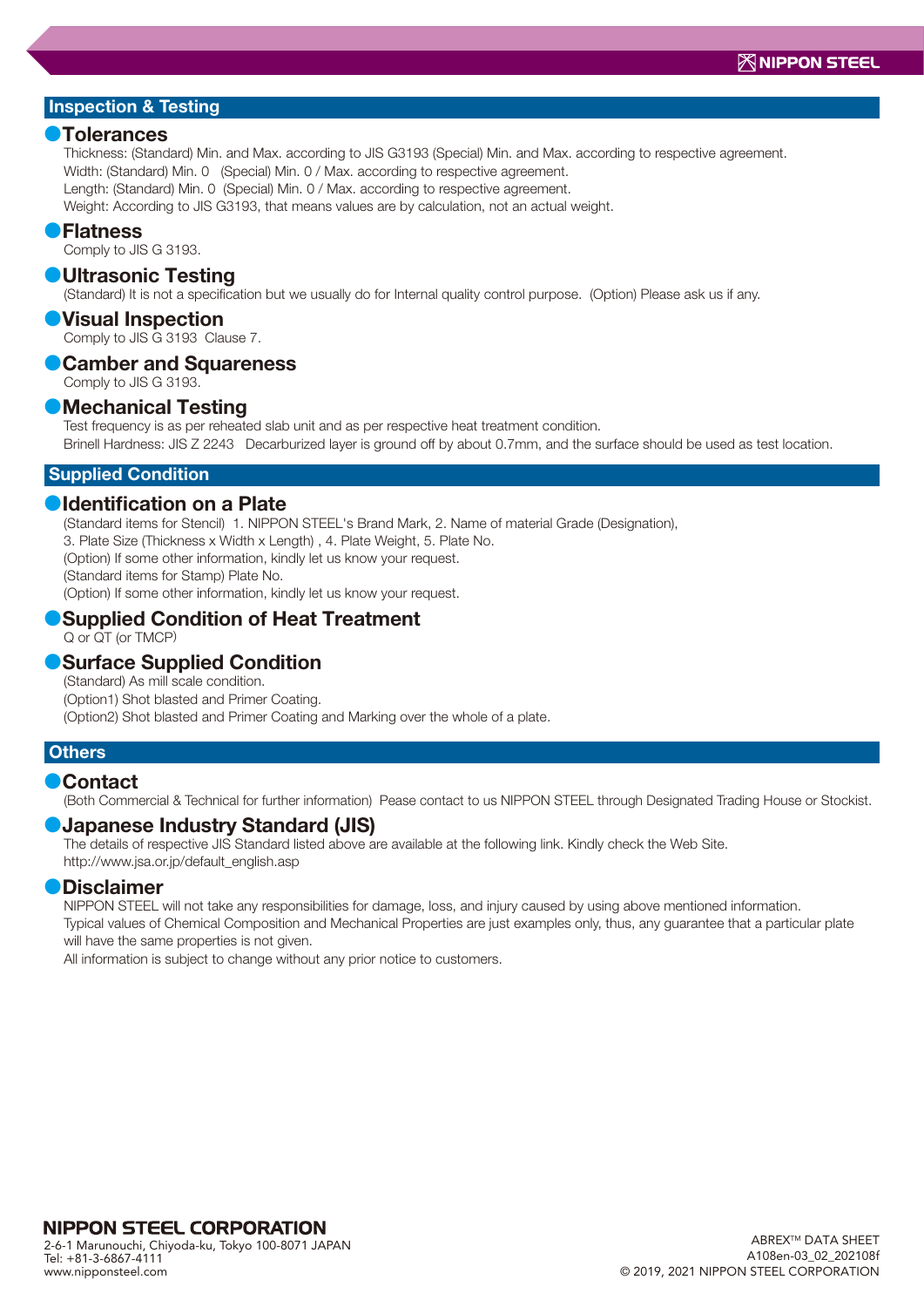

Brand Name of abrasion resistant Steel

**ABREX™450L** 

Available Thickness  $6(4.5) \sim 50$ mm

## **SPECIFICATION**

| <b>Brinell Hardness (HBW)</b> |                     | $410 - 490$ |                          |
|-------------------------------|---------------------|-------------|--------------------------|
|                               | Temperature (°C)    | $-40$       |                          |
| <b>Impact Test</b>            | Absorbed Energy (J) | $\geq$ 27   |                          |
|                               | Thickness (mm)      | 6≦t≦25      | 25 <t≦50< td=""></t≦50<> |
|                               | $\mathsf{C}$        | ≤0.28       | ≤0.28                    |
| Chemical<br>Composition       | Si                  | ≤1.20       | ≤1.20                    |
|                               | Mn                  | ≤2.00       | ≤2.00                    |
|                               | $\mathsf{P}$        | ≤0.020      | ≤0.020                   |
|                               | S                   | ≤0.010      | ≤0.010                   |
| (% )                          | Cr                  | $≤1.20$     | ≤1.50                    |
|                               | Ni                  | ≤1.00       | ≤1.00                    |
|                               | Mo                  | ≤0.60       | ≤0.60                    |
|                               | B                   | ≤0.0050     | ≦0.0050                  |
|                               | Pcm                 | ≤0.36       | ≤0.40                    |

## TYPICAL VALUE

| Thickness (mm)     |                        | 25                                  |
|--------------------|------------------------|-------------------------------------|
| Chemical           | Pcm                    | 0.31                                |
| Composition        | <b>CEV</b>             | 0.50                                |
| $(\%)$             | <b>CET</b>             | 0.33                                |
| Mechanical         | Yield Strength (MPa)   | 1089                                |
| Properties         | Tensile Strength (MPa) | 1465                                |
|                    | <b>Bend Test</b>       | JIS Z2248 No.1 R=3t, 180°, No crack |
| <b>Hardness</b>    | <b>HBW</b>             | 469                                 |
| <b>Impact Test</b> | Temperature (°C)       | $-40$                               |
|                    | Absorbed Energy (J)    | 43                                  |

Pcm=C+Si/30+Mn/20+Cu/20+Ni/60+Cr/20+Mo/15+V/10+5B

CEV=C+Mn/6+ (Cu+Ni) /15+ (Cr+Mo+V) /5

CET=C+ (Mn+Mo) /10+ (Cr+Cu) /20+Ni/40

Element other than those listed in the table could be added as nessary.

## Particular Information for this Grade**(**Designation**)**

## **●**Features & Application

As for hardness, this Grade is the middle grade among ABREX series.

Compared to ABREX400, this 450 is more durable and compared to ABREX500 this is easier to fabricate.

It is also suitable for the region under Low Temperature and for the application that is seriously demanding better toughness. (Application Example)

Mining & Earthmoving wearparts, Agricultural & Tillage equipment, Forestry equipment, Cutting edges,

Conveyor & Chute Liners, Tipper for dump truck

## **●**Precaution for Fabrication

Especially Bending shall be paid attention to. Kindly refer to the brochure of 'ABREX™' and try hard to comply to the described tips. Stress Relief Heat treatment is not reccomendable. Heating above 200℃ will reduce its hardness. If it occurs magnetic arc blow during welding, kindly refer to our brochure of 'Steel Plate'.

## **• Product Size availability for width and length**

Kindly refer to our brochure of 'ABREX™'.

## **●**Primer Coating Colour **※**If nessesary.

Green (Low Zn type)

**Notice:** While every effort has been made to ensure the accuracy of the information contained within this publication, the use of the information is at the reader' s risk and no warranty is implied or expressed by NIPPON

# **NIPPON STEEL CORPORATION**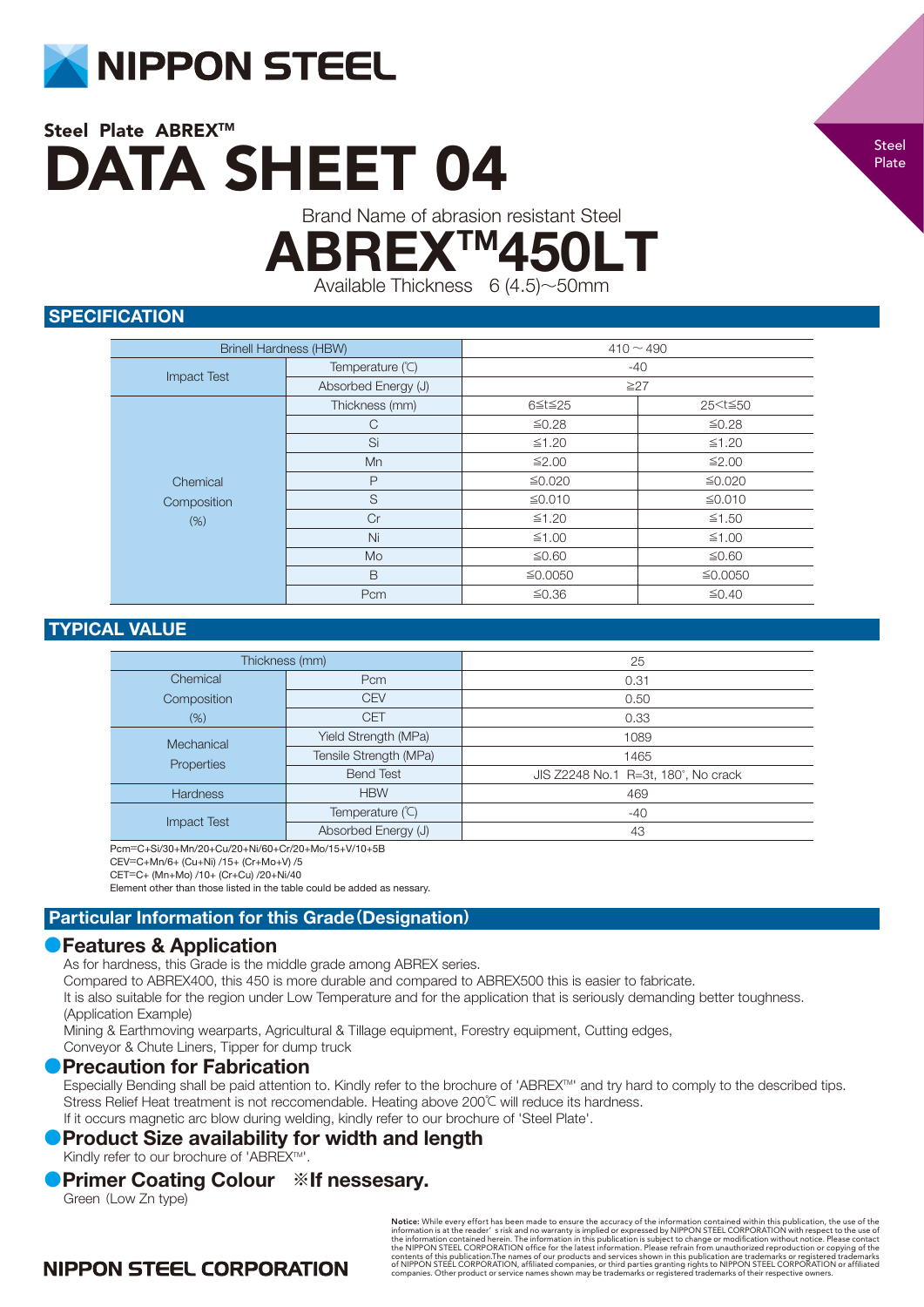#### **●**Tolerances

Thickness: (Standard) Min. and Max. according to JIS G3193 (Special) Min. and Max. according to respective agreement. Width: (Standard) Min. 0 (Special) Min. 0 / Max. according to respective agreement. Length: (Standard) Min. 0 (Special) Min. 0 / Max. according to respective agreement. Weight: According to JIS G3193, that means values are by calculation, not an actual weight.

#### **●**Flatness

Comply to JIS G 3193.

#### **●**Ultrasonic Testing

(Standard) It is not a specification but we usually do for Internal quality control purpose. (Option) Please ask us if any.

#### **●**Visual Inspection

Comply to JIS G 3193 Clause 7.

## **●**Camber and Squareness

Comply to JIS G 3193.

#### **●**Mechanical Testing

Test frequency is as per reheated slab unit and as per respective heat treatment condition. Brinell Hardness: JIS Z 2243 Decarburized layer is ground off by about 0.7mm, and the surface should be used as test location.

Charpy impact\* : JIS Z 2242 We guarantee the specified value under -40 ℃ and put onto MTC.

Charpy testing shall be applied to thicker than 12mm, unless otherwise agreed for the thinner thickness.

#### Supplied Condition

#### **●**Identification on a Plate

(Standard items for Stencil) 1. NIPPON STEEL's Brand Mark, 2. Name of material Grade (Designation),

3. Plate Size (Thickness x Width x Length), 4. Plate Weight, 5. Plate No.

(Option) If some other information, kindly let us know your request.

(Standard items for Stamp) Plate No.

(Option) If some other information, kindly let us know your request.

#### Q or QT (or TMCP) **●**Supplied Condition of Heat Treatment

#### **●**Surface Supplied Condition

(Standard) As mill scale condition. (Option1) Shot blasted and Primer Coating. (Option2) Shot blasted and Primer Coating and Marking over the whole of a plate.

#### **Others**

#### **●**Contact

(Both Commercial & Technical for further information) Pease contact to us NIPPON STEEL through Designated Trading House or Stockist.

#### **●**Japanese Industry Standard (JIS)

The details of respective JIS Standard listed above are available at the following link. Kindly check the Web Site. http://www.jsa.or.jp/default\_english.asp

#### **●**Disclaimer

NIPPON STEEL will not take any responsibilities for damage, loss, and injury caused by using above mentioned information. Typical values of Chemical Composition and Mechanical Properties are just examples only, thus, any guarantee that a particular plate will have the same properties is not given.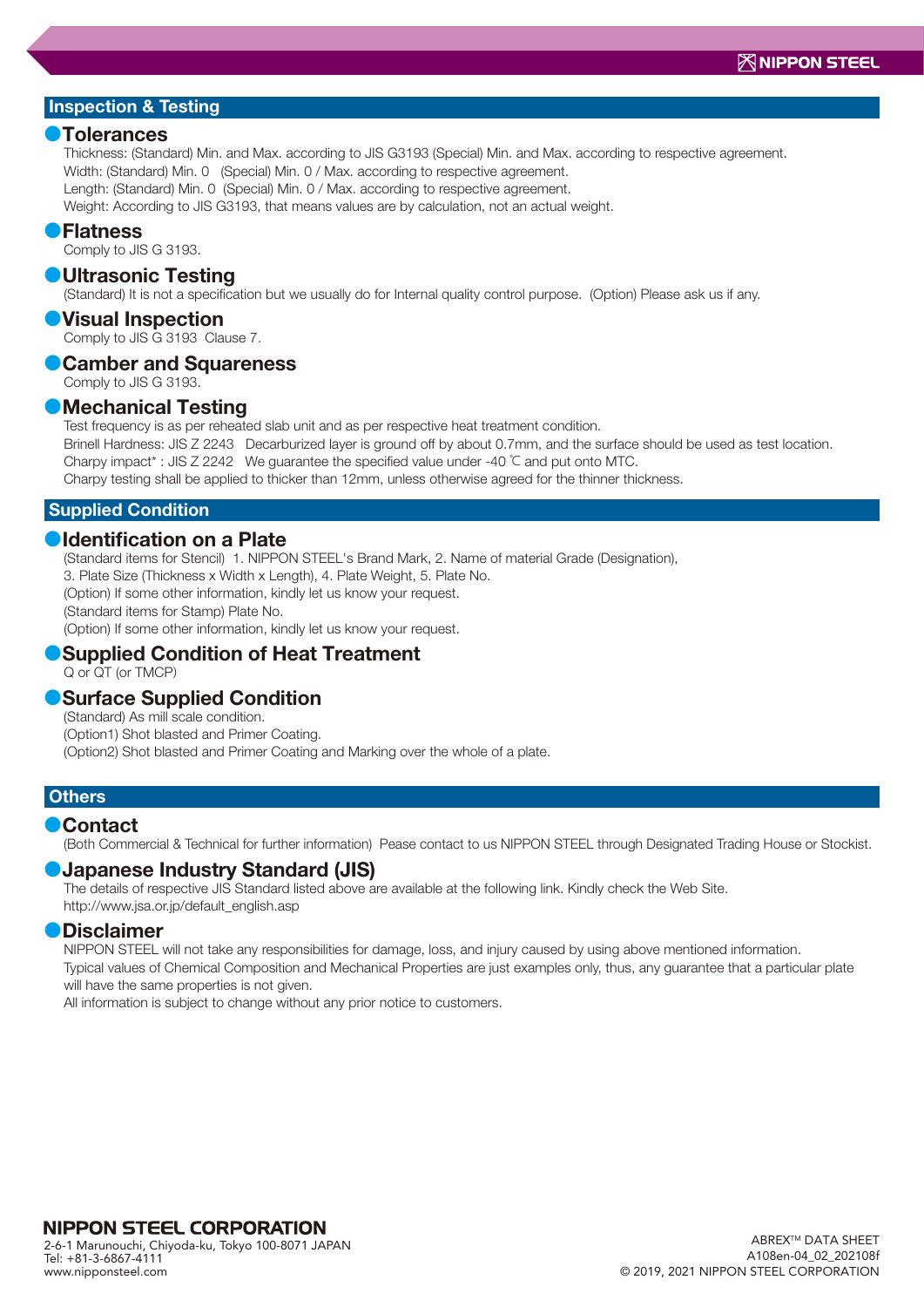

Brand Name of abrasion resistant Steel

**ABREXTM5** 

Available Thickness  $6(4.5) \sim 100$ mm

## **SPECIFICATION**

| <b>Brinell Hardness (HBW)</b> |                     | $450 - 550$ |                            |
|-------------------------------|---------------------|-------------|----------------------------|
| <b>Impact Test</b>            | Temperature (°C)    |             |                            |
|                               | Absorbed Energy (J) |             |                            |
|                               | Thickness (mm)      | 6≦t≦50      | 50 <t≦100< th=""></t≦100<> |
|                               | $\mathsf{C}$        | ≤0.35       | ≤0.35                      |
| Chemical<br>Composition       | Si                  | $\leq 1.20$ | ≤1.20                      |
|                               | Mn                  | ≤2.00       | ≤2.00                      |
|                               | P                   | ≤0.015      | ≤0.015                     |
|                               | S                   | ≤0.010      | ≤0.010                     |
| (% )                          | Cr                  | $≤1.20$     | ≤1.50                      |
|                               | Ni                  | ≤1.00       | $≤1.00$                    |
|                               | Mo                  | ≤0.60       | ≤0.60                      |
|                               | B                   | ≦0.0050     | ≦0.0050                    |
|                               | Pcm                 | ≤0.42       | ≤0.45                      |

## TYPICAL VALUE

| Thickness (mm)     |                        | 25                                  |
|--------------------|------------------------|-------------------------------------|
| Chemical           | Pcm                    | 0.36                                |
| Composition        | <b>CEV</b>             | 0.54                                |
| (% )               | <b>CET</b>             | 0.38                                |
| Mechanical         | Yield Strength (MPa)   | 1373                                |
|                    | Tensile Strength (MPa) | 1552                                |
| Properties         | <b>Bend Test</b>       | JIS Z2248 No.1 R=3t, 180°, No crack |
| <b>Hardness</b>    | <b>HBW</b>             | 514                                 |
| <b>Impact Test</b> | Temperature (°C)       | 0                                   |
|                    | Absorbed Energy (J)    | 43                                  |

Pcm=C+Si/30+Mn/20+Cu/20+Ni/60+Cr/20+Mo/15+V/10+5B

CEV=C+Mn/6+ (Cu+Ni) /15+ (Cr+Mo+V) /5

CET=C+ (Mn+Mo) /10+ (Cr+Cu) /20+Ni/40

Element other than those listed in the table could be added as nessary.

## Particular Information for this Grade**(**Designation**)**

## **●**Features & Application

This is the second hardest grade among ABREX and is more suitable for fixed liner parts which require severe wear resitance. It is possible to fabricate, but its have to care to fabricate. If you use under high binding effect, you have to care to occur a cruck. (Application Example)

Concrete pumping equipment, Cutting edges, Mining liner plates, Mixing blades, Shredder blades, Conveyor & Chute Liners

## **Precaution for Fabrication**

Welding (including welding material) and Bending shall be paid attention to. Kindly refer to the brochure of 'ABREX™'. Stress Relief Heat treatment is not reccomendable. Heating above 200℃ will reduce its hardness. If it occurs magnetic arc blow during welding, kindly refer to our brochure of 'Steel Plate'.

# **●**Product Size availability for width and length

Kindly refer to our brochure of 'ABREX™'.

## **●**Primer Coating Colour **※**If nessesary.

Gray (Low Zn type)

**Notice:** While every effort has been made to ensure the accuracy of the information contained within this publication, the use of the original information is at the reader' s risk and no warranty is implied or expressed b

# **NIPPON STEEL CORPORATION**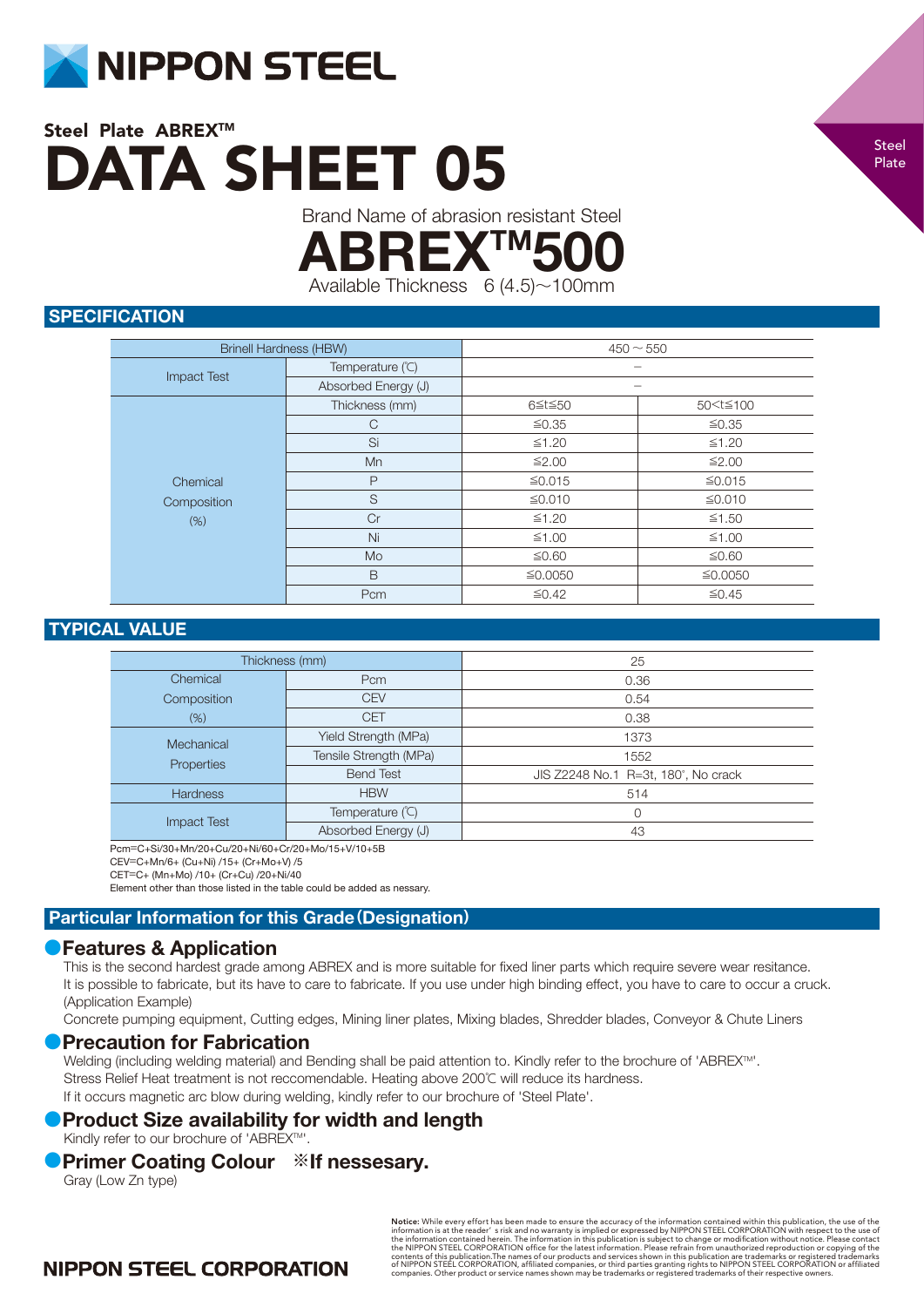#### **●**Tolerances

Thickness: (Standard) Min. and Max. according to JIS G3193 (Special) Min. and Max. according to respective agreement. Width: (Standard) Min. 0 (Special) Min. 0 / Max. according to respective agreement. Length: (Standard) Min. 0 (Special) Min. 0 / Max. according to respective agreement. Weight: According to JIS G3193, that means values are by calculation, not an actual weight.

#### **●**Flatness

Comply to JIS G 3193.

#### **●**Ultrasonic Testing

(Standard) It is not a specification but we usually do for Internal quality control purpose. (Option) Please ask us if any.

#### **●**Visual Inspection

Comply to JIS G 3193 Clause 7.

## **●**Camber and Squareness

Comply to JIS G 3193.

#### **●**Mechanical Testing

Test frequency is as per reheated slab unit and as per respective heat treatment condition. Brinell Hardness: JIS Z 2243 Decarburized layer is ground off by about 0.7mm, and the surface should be used as test location.

#### Supplied Condition

#### **●**Identification on a Plate

(Standard items for Stencil) 1. NIPPON STEEL's Brand Mark, 2. Name of material Grade (Designation),

3. Plate Size (Thickness x Width x Length) , 4. Plate Weight, 5. Plate No.

(Option) If some other information, kindly let us know your request.

(Standard items for Stamp) Plate No.

(Option) If some other information, kindly let us know your request.

## **●**Supplied Condition of Heat Treatment

Q or QT (or TMCP)

#### **●**Surface Supplied Condition

(Standard) As mill scale condition. (Option1) Shot blasted and Primer Coating. (Option2) Shot blasted and Primer Coating and Marking over the whole of a plate.

#### **Others**

#### **●**Contact

(Both Commercial & Technical for further information) Pease contact to us NIPPON STEEL through Designated Trading House or Stockist.

#### **●**Japanese Industry Standard (JIS)

The details of respective JIS Standard listed above are available at the following link. Kindly check the Web Site. http://www.jsa.or.jp/default\_english.asp

#### **●**Disclaimer

NIPPON STEEL will not take any responsibilities for damage, loss, and injury caused by using above mentioned information. Typical values of Chemical Composition and Mechanical Properties are just examples only, thus, any guarantee that a particular plate

will have the same properties is not given.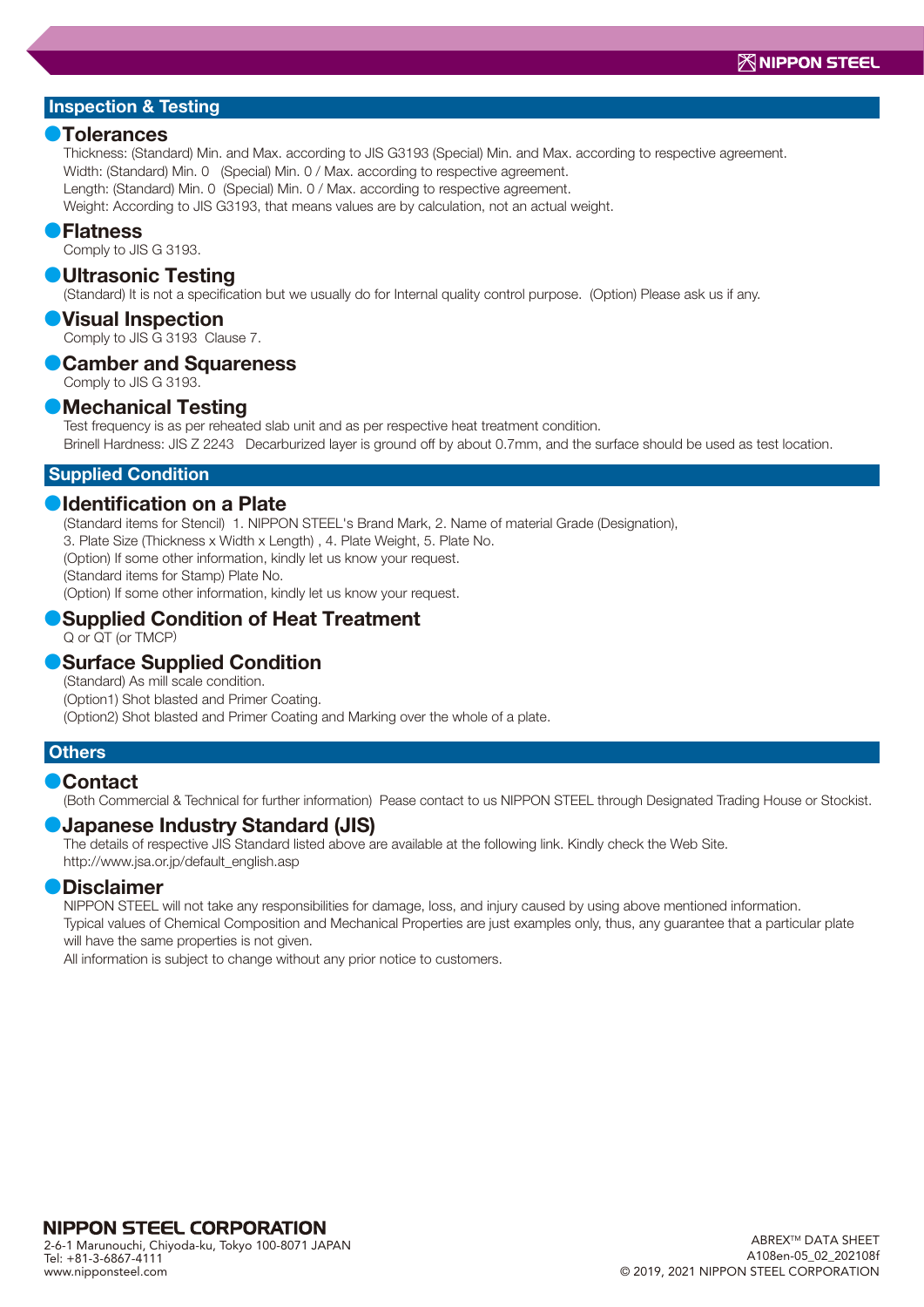

Brand Name of abrasion resistant Steel

**ABREX™500L** 

Available Thickness 6 (4.5)~80mm

## **SPECIFICATION**

| <b>Brinell Hardness (HBW)</b> |                     | $450 - 550$ |                          |
|-------------------------------|---------------------|-------------|--------------------------|
|                               | Temperature (°C)    | $-40$       |                          |
| <b>Impact Test</b>            | Absorbed Energy (J) | $\geq 21$   |                          |
|                               | Thickness (mm)      | 6≦t≦25      | 25 <t≦80< td=""></t≦80<> |
|                               | $\mathsf{C}$        | ≤0.35       | ≤0.35                    |
| Chemical<br>Composition       | Si                  | ≤1.20       | ≤1.20                    |
|                               | Mn                  | ≤2.00       | ≤2.00                    |
|                               | $\mathsf{P}$        | ≤0.015      | ≤0.015                   |
|                               | S                   | ≤0.010      | ≤0.010                   |
| (% )                          | Cr                  | $≤1.20$     | ≤1.50                    |
|                               | Ni                  | $≤1.00$     | $≤1.00$                  |
|                               | Mo                  | ≤0.60       | ≤0.60                    |
|                               | B                   | ≤0.0050     | ≦0.0050                  |
|                               | Pcm                 | ≤0.42       | $≤ 0.45$                 |

## TYPICAL VALUE

| Thickness (mm)     |                        | 25                                  |
|--------------------|------------------------|-------------------------------------|
| Chemical           | Pcm                    | 0.37                                |
| Composition        | <b>CEV</b>             | 0.53                                |
| (% )               | <b>CET</b>             | 0.36                                |
| Mechanical         | Yield Strength (MPa)   | 1198                                |
| Properties         | Tensile Strength (MPa) | 1680                                |
|                    | <b>Bend Test</b>       | JIS Z2248 No.1 R=3t, 180°, No crack |
| <b>Hardness</b>    | <b>HBW</b>             | 508                                 |
| <b>Impact Test</b> | Temperature (°C)       | $-40$                               |
|                    | Absorbed Energy (J)    | 38                                  |

Pcm=C+Si/30+Mn/20+Cu/20+Ni/60+Cr/20+Mo/15+V/10+5B

CEV=C+Mn/6+ (Cu+Ni) /15+ (Cr+Mo+V) /5

CET=C+ (Mn+Mo) /10+ (Cr+Cu) /20+Ni/40

Element other than those listed in the table could be added as nessary.

## Particular Information for this Grade**(**Designation**)**

## **●**Features & Application

This is the second hardest grade among ABREX and is more suitable for fixed liner parts which require severe wear resitance. It is possible to fabricate, but its have to care to fabricate. If you use under high binding effect, you have to care to occur a cruck. It is also suitable for the region under Low Temperature and for the application that is seriously demanding better toughness. (Application Example)

Concrete pumping equipment, Cutting edges, Mining liner plates, Mixing blades, Shredder blades, Conveyor & Chute Liners

#### **Precaution for Fabrication**

Welding (including welding material) and Bending shall be paid attention to. Kindly refer to the brochure of 'ABREX™. Stress Relief Heat treatment is not reccomendable. Heating above 200℃ will reduce its hardness. If it occurs magnetic arc blow during welding, kindly refer to our brochure of 'Steel Plate'.

## **Product Size availability for width and length**

Kindly refer to our brochure of 'ABREX™'.

## **●**Primer Coating Colour **※**If nessesary.

Gray (Low Zn type)

**Notice:** While every effort has been made to ensure the accuracy of the information contained within this publication, the use of the information is at the reader' s risk and no warranty is implied or expressed by NIPPON

# **NIPPON STEEL CORPORATION**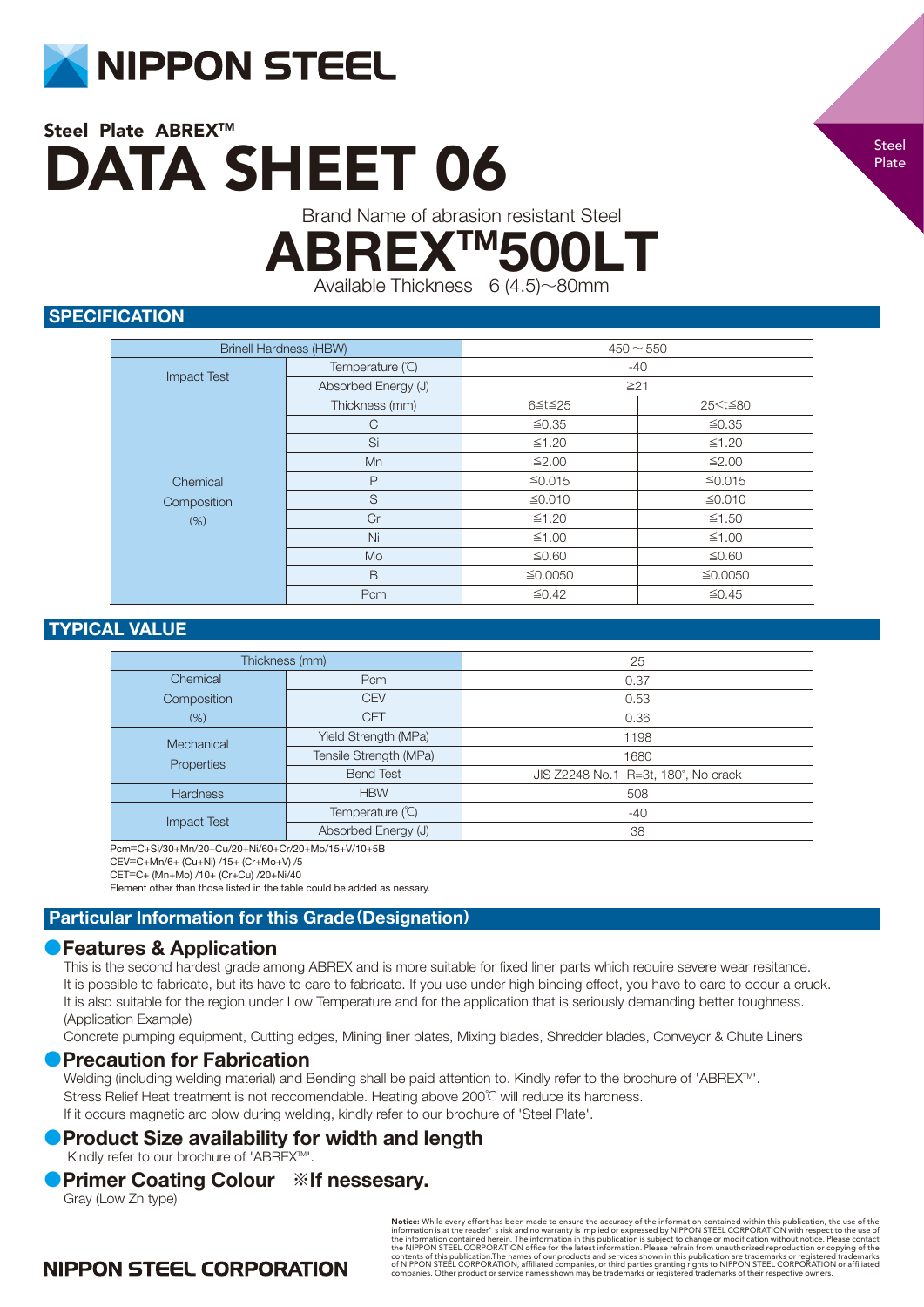#### **●**Tolerances

Thickness: (Standard) Min. and Max. according to JIS G3193 (Special) Min. and Max. according to respective agreement. Width: (Standard) Min. 0 (Special) Min. 0 / Max. according to respective agreement. Length: (Standard) Min. 0 (Special) Min. 0 / Max. according to respective agreement. Weight: According to JIS G3193, that means values are by calculation, not an actual weight.

#### **●**Flatness

Comply to JIS G 3193.

#### **●**Ultrasonic Testing

(Standard) It is not a specification but we usually do for Internal quality control purpose. (Option) Please ask us if any.

#### **●**Visual Inspection

Comply to JIS G 3193 Clause 7.

## **●**Camber and Squareness

Comply to JIS G 3193.

#### **●**Mechanical Testing

Test frequency is as per reheated slab unit and as per respective heat treatment condition. Brinell Hardness: JIS Z 2243 Decarburized layer is ground off by about 0.7mm, and the surface should be used as test location. Charpy impact\* : JIS Z 2242 We guarantee the specified value under -40 ℃ and put onto MCT.

Charpy testing shall be applied to thicker than 12mm, unless otherwise agreed for the thinner thickness.

#### Supplied Condition

### **●**Identification on a Plate

(Standard items for Stencil) 1. NIPPON STEEL's Brand Mark, 2. Name of material Grade (Designation),

3. Plate Size (Thickness x Width x Length), 4. Plate Weight, 5. Plate No.

(Option) If some other information, kindly let us know your request.

(Standard items for Stamp) Plate No.

(Option) If some other information, kindly let us know your request.

#### Q or QT (or TMCP) **●**Supplied Condition of Heat Treatment

## **●**Surface Supplied Condition

(Standard) As mill scale condition. (Option) Shot blasted and Primer Coating.

#### **Others**

#### **●**Contact

(Both Commercial & Technical for further information) Pease contact to us NIPPON STEEL through Designated Trading House or Stockist.

#### **●**Japanese Industry Standard (JIS)

The details of respective JIS Standard listed above are available at the following link. Kindly check the Web Site. http://www.jsa.or.jp/default\_english.asp

#### **●**Disclaimer

NIPPON STEEL will not take any responsibilities for damage, loss, and injury caused by using above mentioned information. Typical values of Chemical Composition and Mechanical Properties are just examples only, thus, any guarantee that a particular plate will have the same properties is not given.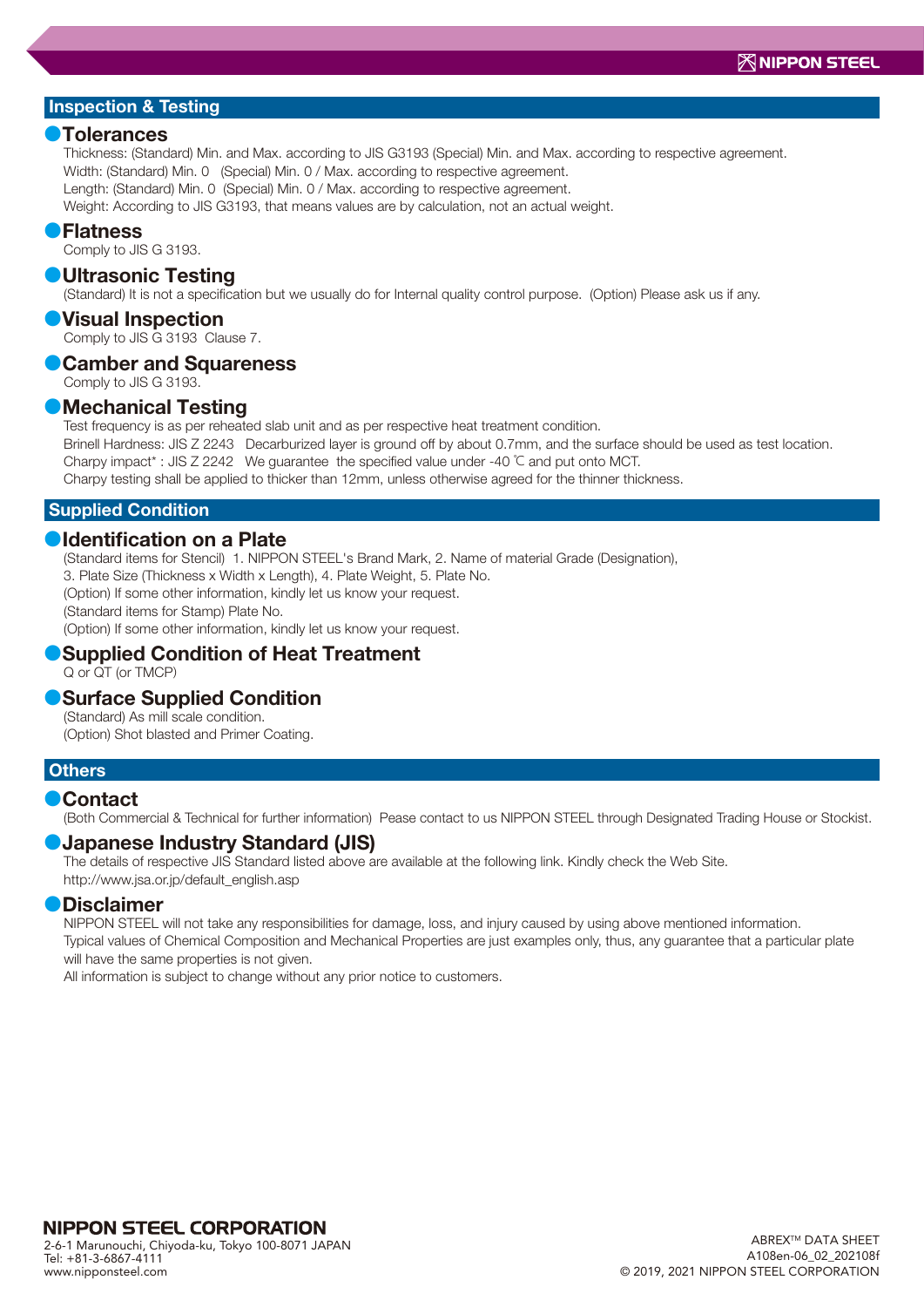

Brand Name of abrasion resistant Steel

ABREX

Available Thickness 8~25mm

## **SPECIFICATION**

| <b>Brinell Hardness (HBW)</b>  |                     | $550 - 650$ |
|--------------------------------|---------------------|-------------|
| <b>Impact Test</b>             | Temperature (°C)    |             |
|                                | Absorbed Energy (J) |             |
| Chemical<br>Composition<br>(%) | Thickness (mm)      | 8≦t≦25      |
|                                | $\mathsf{C}$        | ≤0.45       |
|                                | Si                  | $≤0.70$     |
|                                | Mn                  | ≤2.00       |
|                                | P                   | ≤0.015      |
|                                | S                   | ≤0.010      |
|                                | Cr                  | $≤1.20$     |
|                                | Ni                  | $≤1.00$     |
|                                | Mo                  | ≤0.60       |
|                                | B                   | ≤0.0050     |
|                                | Pcm                 | $≤ 0.54$    |

## TYPICAL VALUE

| Thickness (mm)           |                        | 25   |
|--------------------------|------------------------|------|
| Chemical                 | Pcm                    | 0.50 |
| Composition              | <b>CEV</b>             | 0.72 |
| $(\%)$                   | <b>CET</b>             | 0.54 |
| Mechanical<br>Properties | Yield Strength (MPa)   |      |
|                          | Tensile Strength (MPa) |      |
|                          | <b>Bend Test</b>       |      |
| <b>Hardness</b>          | <b>HBW</b>             | 606  |
| <b>Impact Test</b>       | Temperature (°C)       | 0    |
|                          | Absorbed Energy (J)    | 18   |

Pcm=C+Si/30+Mn/20+Cu/20+Ni/60+Cr/20+Mo/15+V/10+5B

CEV=C+Mn/6+ (Cu+Ni) /15+ (Cr+Mo+V) /5

CET=C+ (Mn+Mo) /10+ (Cr+Cu) /20+Ni/40

Element other than those listed in the table could be added as nessary.

## Particular Information for this Grade**(**Designation**)**

## **●**Features & Application

This is the hardest grade among ABREX and is suitable for fixed liner parts which require extreme wear resitance. It's impossible to bend. You have to use special weld material. It has low toughness. You have to care to fabricate. (Application Example)

Mining liner plates, Conveyor & Chute Liners

## **●**Precaution for Fabrication

Welding (including welding material) and Bending shall be paid attention to. Kindly refer to the brochure of 'ABREX™'. Stress Relief Heat treatment is not reccomendable. Heating above 200℃ will reduce its hardness. If it occurs magnetic arc blow during welding, kindly refer to our brochure of 'Steel Plate'.

## **• Product Size availability for width and length**

Baiscally, Thickness: 8-25mm, width: 2000mm x length: 6000mm is standard size, if there is any other size demand, please contact us. **●**Primer Coating Colour **※**If nessesary.

#### Blue (Low Zn type)

**Notice:** While every effort has been made to ensure the accuracy of the information contained within this publication, the use of the information is at the reader' s risk and no warranty is implied or expressed by NIPPON

# **NIPPON STEEL CORPORATION**